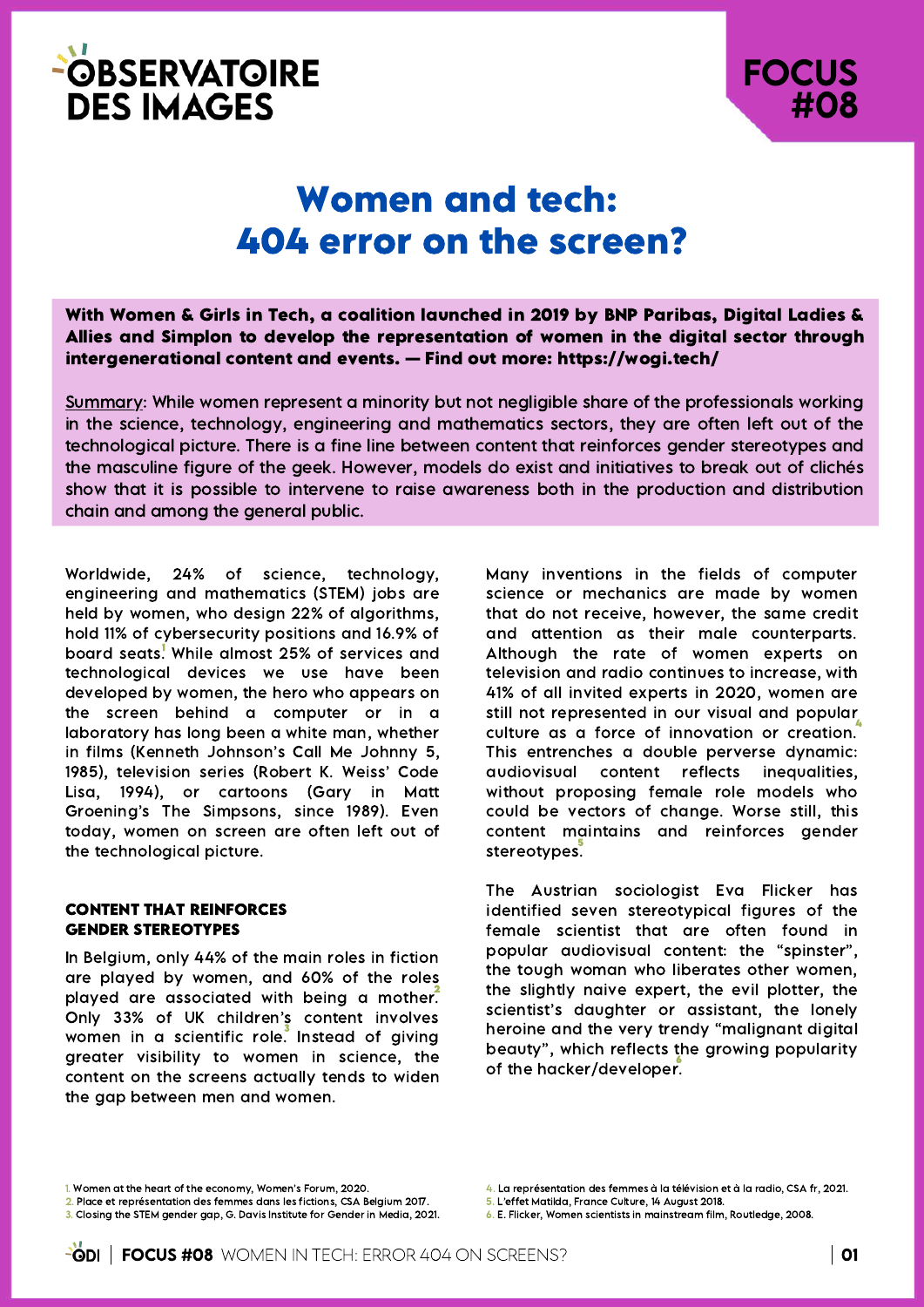Women associated with technology are thus:

- often portrayed as passive, technologically illiterate assistants supporting their heroic bosses; the scientist being generally a man, unlike his secretary or  $ab$  assistant.<sup>7</sup> On television, scientific discourse is often monopolised by men. For example, in France, during the so-called COVID crisis, women represented only 27% of doctors and 40% of pharmacists interviewed, while they represent 46% and 60% of these professions respectively; 8
- more often naked and sexualised than male characters associated with technology (31.5% are presented as attractive compared to 15.2% for men); for example, in James Bond, nuclear physicist Christmas Jones, played by Denise Richards (The World is Not Enough [directed](https://www.bing.com/search?q=Michael+Apted&filters=ufn:%20%22Michael+Apted%20%22+sid:%20%22642251c5-b3fd-1404-4262-dfe7dedafebe%20%22+gsexp:%20%228e84d7f2-733b-5133-c0d9-e72c32534680_bXNvL2ZpbG0uZmlsbS5kaXJlY3RvcnxUcnVl%22&FORM=SNAPST) by Michael Apted, 1999), versus missing scientist Valdo Obruchev, played by actor David Dencik (No Time to Die directed by Cary Joji [Fukunaga,](https://www.bing.com/search?q=Cary+Joji+Fukunaga&filters=ufn:%20%22Cary+Joji+Fukunaga%20%22+sid:%20%2277e3a15f-c1ba-dac7-94ab-e747e9358f49%22+gsexp:%20%2289a1dd89-7282-49a8-ba34-b18fdebb7911_bXNvL2ZpbG0uZmlsbS5kaXJlY3RvcnxUcnVl%22&FORM=SNAPST) 2021).



**The male scientist in James Bond: Valdo Obruchev,** *No time to die***, 2021**

8. La représentation des femmes dans les médias audiovisuels pendant l'épidémie de Covid-19, Conseil supérieur de l'audiovisuel, June 2020. 9. Closing the STEM gender gap, op. cit.

They are regularly cast in the role of "femme fatale" who must necessarily use their charms rather than their intellectual faculties to get what they want. Men are not subject to these aesthetic constraints and are free to be ugly or even grotesque, since it is their expertise that justifies their relevance in the narrative;



**The female scientist in James Bond: Christmas Jones, The World Is Not Enough, 1999**

- linked to a man, who manipulates or influences them and to whom they owe their technical abilities. In Christopher Nolan's Interstellar (2014), the two main female characters, Dr. Amelia Brand (Anne Hathaway) and Murphy Cooper (Jessica Chastain) only practice their professions in the eyes of their respective father figures;
- caught up in their emotions: as is the case with Jules Ostin, played by Anne Hathaway, in Nancy Meyers' The Intern (2015), an entrepreneur in the tech start-up world whose ability to conduct her business is undermined by her love and family history;
- awkward and clumsy: in the cartoon Scooby-Doo (since 1969), Velma, who is the smartest character in the group of friends, is often the object of humorous comments that ridicule her. Single, she is characterised by physical features that do not correspond to the usual beauty criteria, and is constantly caught up in slightly crazy scenes.

<sup>7.</sup> Les figures de l'ombre et la place des femmes en sciences, Sciences au Cinéma, 2017.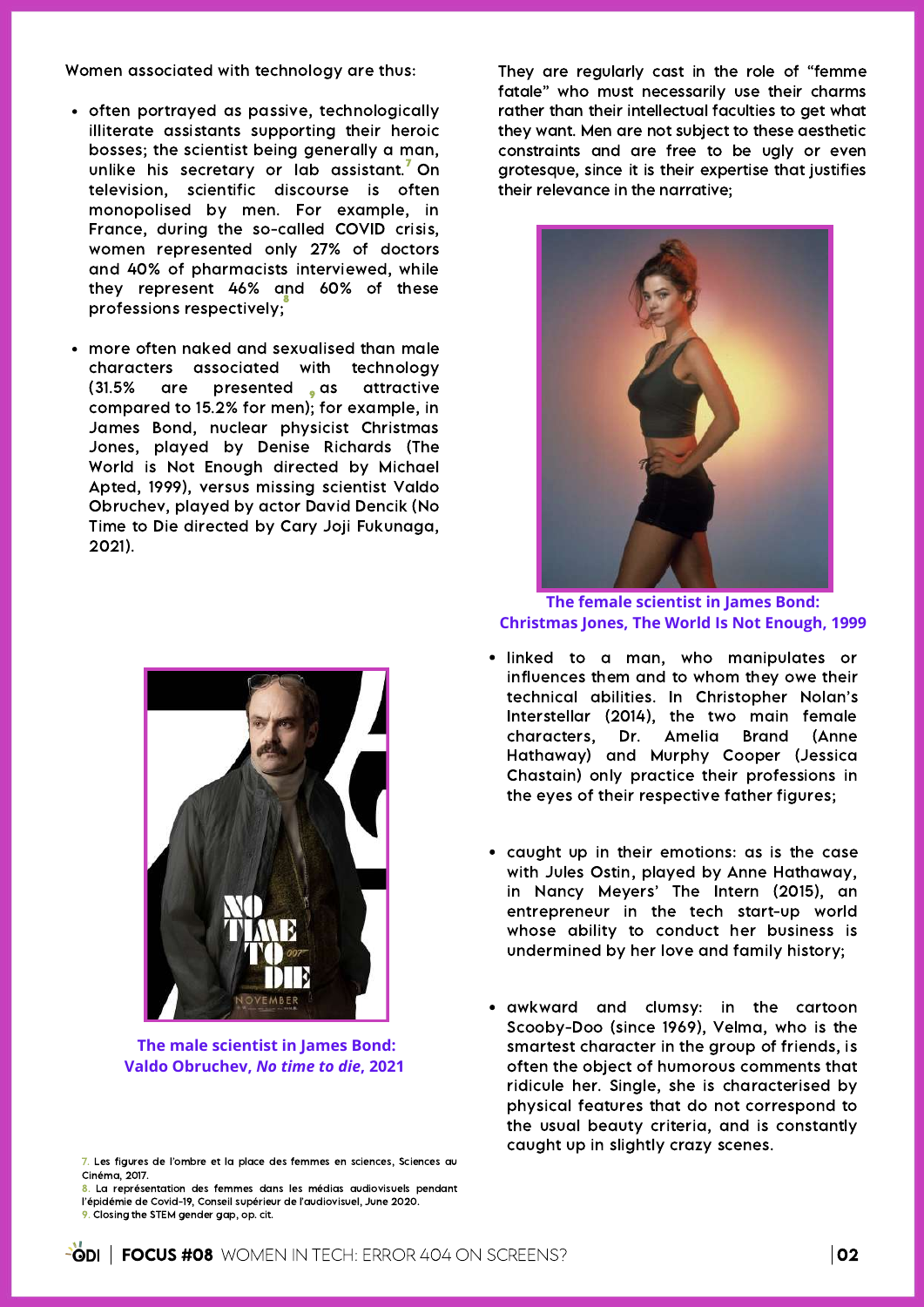In contrast, Daphne, who is drawn according to conventional standards of beauty and is in a love affair with Fred, the male character portrayed as attractive, appears on screen more often even though it's usually Velma's ingenuity that gets the group out of trouble.<sup>10</sup>



**Daphné ,** *Scooby-Doo*



## THE GEEK-WOMAN WAS A MAN

At the same time, when a film or series organises its narrative arc substantially around a female character involved in scientific or technological activities, it is not uncommon for her representation to borrow many male characteristics:

Lisbeth Salander, played by Noomi Rapace in Niels Arden Oplev's Millenium (2009), fits into all the codes of representation of the "geek" figure. Her character is based on a succession of stereotypes that actively constitute her as a marginal character.

Her physical appearance is very androgynous, her clothes, hair and make-up are deliberately offbeat and disturbing, while her attitude is generally hostile and taciturn;

- Chloe O'Brian, played by Mary Lynn Rajskub in Joel [Surnow](https://fr.wikipedia.org/wiki/Joel_Surnow) and Robert Cochran's 24 (2001-2014), is the computer specialist for the anti-terrorist unit. The computer genius also fits the pattern of a brilliant but moody, irascible and obsessive femininity, and puts the success of the missions entrusted to her before her emotions, at the risk of remaining very isolated and without a social life;
- Rebecca Webb, played by Hannah Ware, in Howard Overman's UK series The One (2021) is the woman who developed the fictional application of the topic. She's a brilliant scientist and the head of a science and technology empire. Depicted as 'strong' and ruthless, she masters and crushes all obstacles in her path and does not hesitate to use cruelty to achieve her ends. She values success and knowledge over love, and thus assumes the characteristics usually attributed to the male gender.

However, the images conveyed by screens shape our imaginations and have concrete repercussions on women's ability to project themselves in the STEM sector. All the images, whether fictional or not, are part of the project of constructing a reality by their creators. For minorities or women, the choices related to their visibility and its features are not trivial.

Their representation in cinema, television, advertising or video games is politically charged, as it sets and determines the relationship with the rest of society. Screens can therefore help to reduce stereotypes and open up imaginations."

10. The Secret of Scooby-Doo's Enduring Appeal, Theatlantic.com, 1May 1 2020. 11. Hesmondhalgh D, The Cultural Industries, London, Sage Publications, 2002.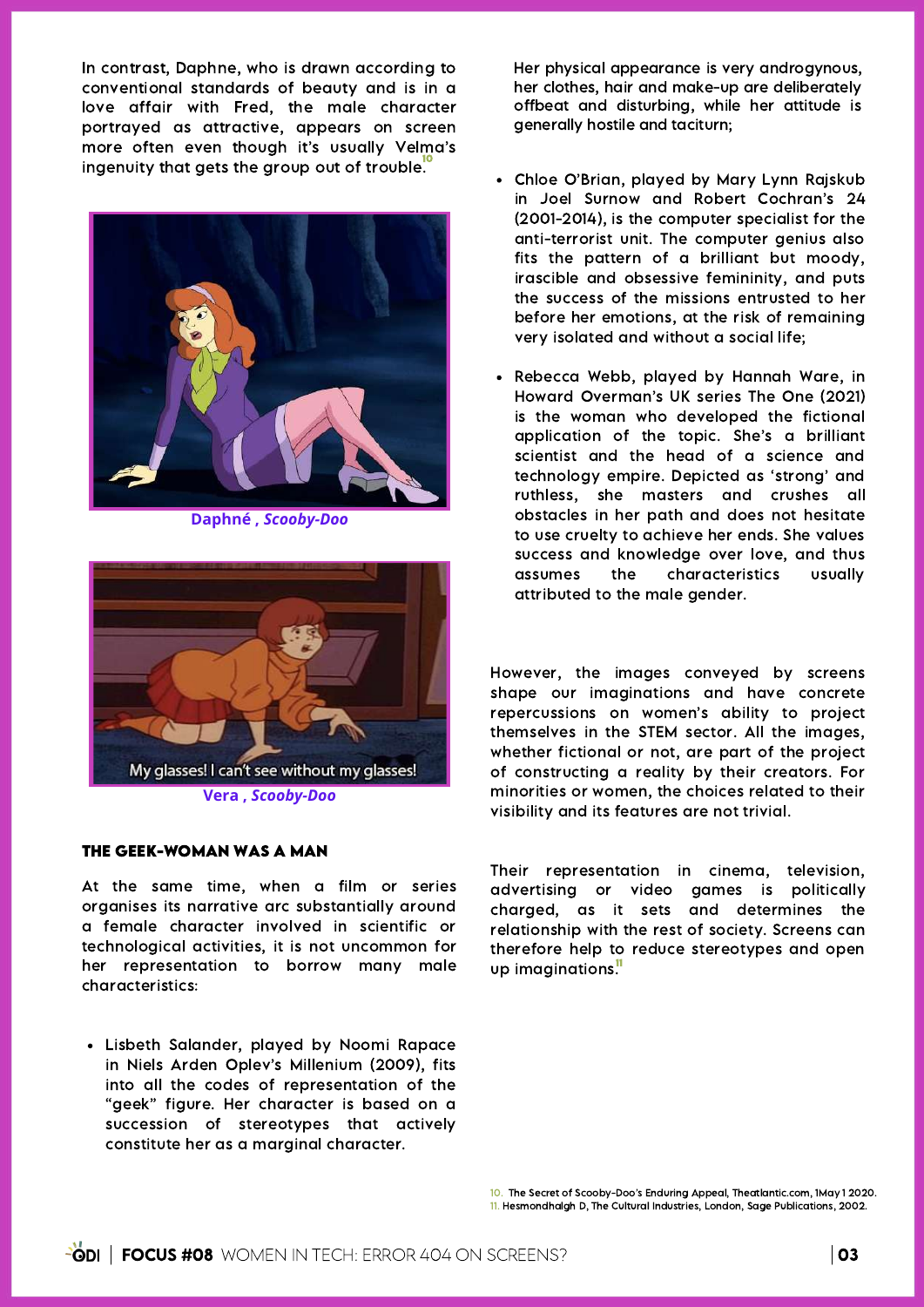#### MINORITY MODELS TO BE HIGHLIGHTED

Some works of fiction, many of them very successful, break the codes and offer alternatives, showing women:

- with high responsibility and scientific expertise. In the world of fiction, for example, Gene Roddenberry's Star Trek (from 1966) features Nyota Uhura, played by Nichelle Nichols, as one of the first major roles for a black woman. Her presence on board the [Enterprise](https://fr.wikipedia.org/wiki/USS_Enterprise_(NCC-1701)) NCC-1701 as a [lieutenant,](https://fr.wikipedia.org/wiki/Lieutenant_(military_grade)) more senior than some of the male crew, is thus highly symbolic. More recently, Ryan Coogler's Black Panther (2018) features the character of Shuri, played by Letitia Wright, who breaks the stereotypes associated with the portrayal of female scientists and offers a portrait of a contrasting and brilliant femininity without stereotypes. In the world of series, 3615 Monique directed by Emmanuel Poulain-Arnaud and Armand Robin (2020) features the character of Stéphanie, played by Noémie Schmidt, as the head of the team of men in charge of the development of the digital messaging service that she has the idea of launching. Independent and strong in business, she establishes herself as the authority figure of the group in the face of awkward and dissipated male figures;
- combative and courageous: like the spies in the cartoon, Totally Spies by Vincent Chalvon-Demersay and David Michel (2002 to 2013). These characters paved the way for a gradual diversification of female identities in youth programmes in the early 2000s;
- more seasoned than their male counterparts: for example, in Robert Zemeckis' science fiction film Contact (1997), Jodie Foster is the only one who imagines she can develop communication with alien life, while in Steven Soderbergh's Contagion (2011), Kate Winslet is a whistleblower who warns of the seriousness of a pandemic that everyone is playing down. These two characters play an essential role in the narratives and the resolution of the plots.



**Lieutenant Nyota Uhura (Nichelle Nichols),** *Star Trek*

## PROJECTS TO BE DEVELOPED FOR DE-INVISIBILISATION

Many female STEM figures are still missing from the screen: biopics are to be written, stories are to be drawn. Workshops and script bursaries could be launched so that some of them finally appear on the screen. There is no excuse: they exist and their lives already sound like big budget movies! They include, the American Tabitha Babbitt, who became a member of the Shakers in the Harvard community, invented the circular saw, the spinning wheel head and the dental prosthesis in the 18th century; the Englishwoman Josephine Cochrane, who invented the dishwasher in 1886; Mary Anderson, an American, who designed windscreen wipers in 1903 (while at the same time a law in force in certain American states only allowed women to drive on condition that their husbands ran in front of the vehicle waving a flag, warning of the danger); Grace Hopper, Vice Admiral of the US Army, who conceived and programmed the first compiler for computer languages (COBOL language) in 1952. Such personalities deserve to be highlighted, in order to show the diversity and complexity of the profiles of women scientists and inventors.

Already, initiatives are helping to change the way people think. This is the case of the Femmes et Cinéma association, which each year with France Télévisions, via its "Femmes actives" programme, supports short film projects featuring women in the world of work and organises round tables and conferences in schools, to raise awareness amona the youth.<sup>12</sup>

```
12. Femmes Actives, Femmes et Cinéma, 2021.
```